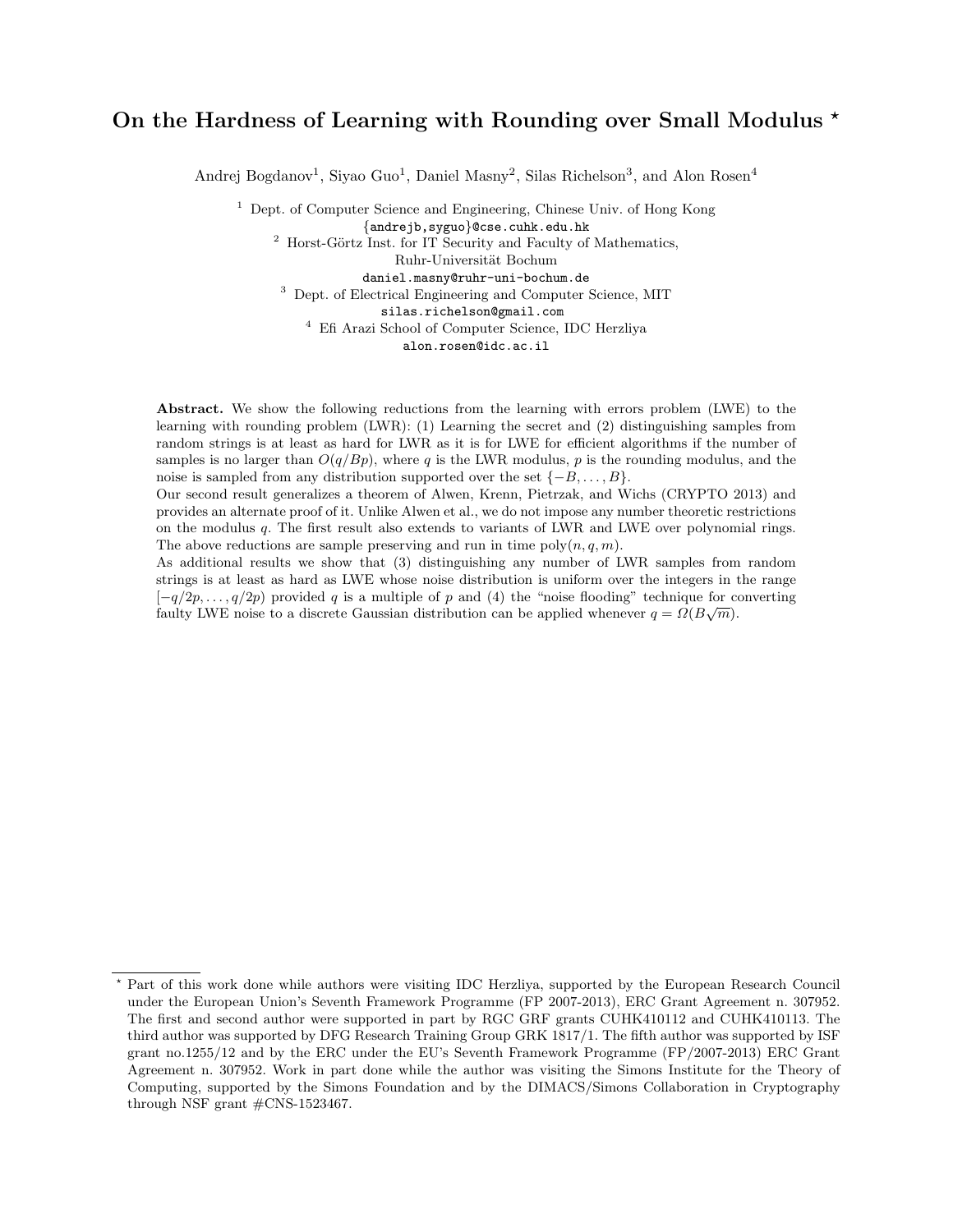# 1 Introduction

# 1.1 Learning with Rounding

The learning with rounding (LWR) problem, introduced by Banerjee, Peikert, and Rosen [BPR12], concerns the cryptographic properties of the function  $f_s: \mathbb{Z}_q^n \to \mathbb{Z}_p$  given by

$$
f_{\mathbf{s}}(\mathbf{x}) = \lfloor \langle \mathbf{x}, \mathbf{s} \rangle \rfloor_p = \lfloor (p/q) \cdot \langle \mathbf{x}, \mathbf{s} \rangle \rfloor
$$

where  $\mathbf{s} \in \mathbb{Z}_q^n$  is a secret key,  $\langle \mathbf{x}, \mathbf{s} \rangle$  is the inner product of x and s mod q, and  $\lfloor \cdot \rfloor$  denotes the closest integer. In this work we are interested in the algorithmic hardness of the tasks of learning the secret s and of distinguishing  $f_s$  from a random function given uniform and independent samples of the form  $(\mathbf{x}, f_s(\mathbf{x}))$ .

Learning with rounding was proposed as a deterministic variant of the learning with errors (LWE) problem [Reg05]. In this problem  $f_s$  is replaced by the randomized function  $g_s \colon \mathbb{Z}_q^n \to \mathbb{Z}_q$  given by  $g_s(\mathbf{x}) =$  $\langle \mathbf{x}, \mathbf{s} \rangle + e$ , where e is sampled from some error distribution over  $\mathbb{Z}_q$  independently for every input  $\mathbf{x} \in \mathbb{Z}_q^n$ .

In spite of the superficial similarities between the two problems, the cryptographic hardness of LWE is much better understood. Extending works of Regev [Reg05], Peikert [Pei09], and others, Brakerski et al. [BLP+13] gave a polynomial-time reduction from finding an approximate shortest vector in an arbitrary lattice to the task of distinguishing  $g_s$  from a random function given access to uniform and independent samples  $(x, q_s(x))$  when e is drawn from the discrete Gaussian distribution of sufficiently large standard deviation. Their reduction is versatile in two important aspects. First, it is meaningful for any modulus  $q$ that exceeds the standard deviation of the noise. Second, it does not assume a bound on the number of samples given to the distinguisher.

In contrast, the hardness of the learning with rounding problem has only been established for restricted settings of the parameters. In their work Banerjee, Peikert, and Rosen show that if  $f_s$  can be efficiently distinguished from a random function given m random samples with advantage  $\delta$ , then so can  $g_s$  with advantage  $\delta - O(mBp/q)$ , where the noise e is supported on the range of integers  $\{-B, \ldots, B\}$  modulo q. From here one can conclude the hardness of distinguishing  $f_s$  from a random function given m random samples assuming the hardness of learning with errors, but only when the modulus  $q$  is of an exponential order of magnitude in the security parameter.

Alwen et al. [AKPW13] give a reduction from LWE to the same problem assuming that  $q_{\text{max}}$  is at least as large as  $2nmBp$  and  $q_{\text{max}}^2$  does not divide q, where  $q_{\text{max}}$  is the largest prime divisor of q. This reduction can be meaningful even for values of  $q$  that are polynomially related to the security parameter. For example, when  $q$  is a prime number then the improvement over the reduction of Banerjee, Peikert, and Rosen is substantial.

However, the result of Alwen et al. does not apply to all (sufficiently large) values of the modulus  $q$ . For example it does not cover values of q that are powers of two. In this case the rounding function is particularly natural as it outputs the first  $\log p$  significant bits of q in binary representation. Moreover, rounding with a small prime q necessarily introduces noticeable bias, consequently requiring some form of deterministic extraction. Finally, the work of Alwen et al. does not include a treatment of the significantly more efficient ring variant of LWR.

#### 1.2 Our results

We establish the cryptographic hardness of the function  $f_s$  in the following three settings:

**One-wayness:** In Theorem 1 in Section 2 we show that any algorithm that recovers the secret s from  $m$ independent random samples of the form  $(\mathbf{x}, f_s(\mathbf{x}))$  with probability at least  $\varepsilon$  also recovers the secret s from m independent random samples of the form  $(\mathbf{x}, [g_{s}(\mathbf{x})]_{p})$  with probability at least  $\varepsilon^{2}/(1+2Bp/q)^{m}$ . Therefore, if the function  $G(\mathbf{x}_1,\ldots,\mathbf{x}_m,\mathbf{s}) = (\mathbf{x}_1,\ldots,\mathbf{x}_m,g_{\mathbf{s}}(\mathbf{x}_1),\ldots,g_{\mathbf{s}}(\mathbf{x}_m))$  is one-way under some B-bounded distribution (*i.e.* if the search version of LWE is hard) then we conclude that

$$
F(\mathbf{x}_1,\ldots,\mathbf{x}_m,\mathbf{s})=(\mathbf{x}_1,\ldots,\mathbf{x}_m,f_{\mathbf{s}}(\mathbf{x}_1),\ldots,f_{\mathbf{s}}(\mathbf{x}_m))
$$

is also one-way, as long as  $q \geq 2mBp$ .

In Theorem 2 in Section 2.2 we show that the ring variants of the LWE and LWR problems (defined in that section) are related in an analogous manner.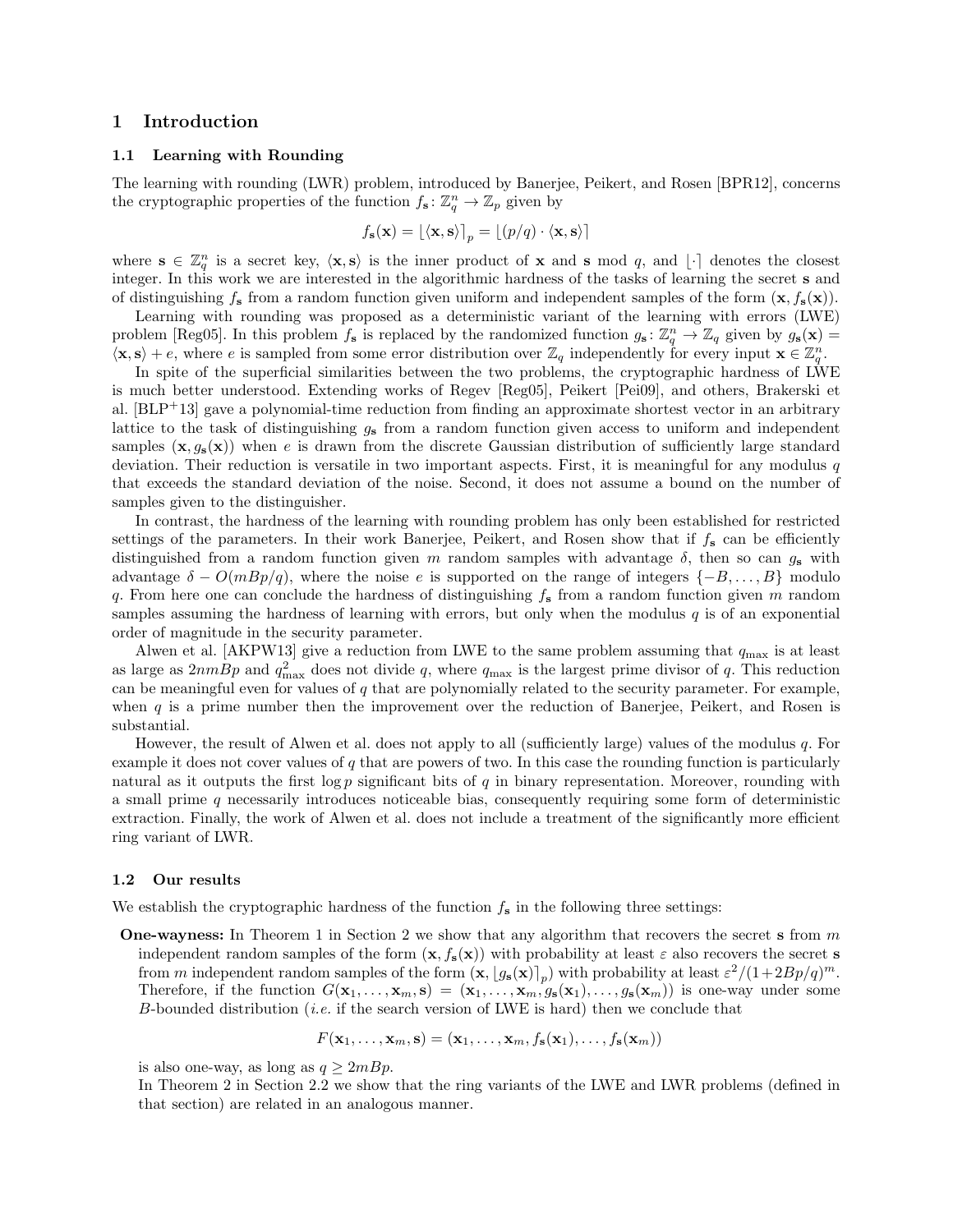Pseudorandomness: In Theorem 3 in Section 3 we show that if there exists an efficient distinguisher that tells apart m independent random samples  $(x, g_s(x))$  from m independent random samples of the form  $(\mathbf{x}, [u]_p)$ , then LWE secrets can be learned efficiently assuming  $q \ge 2mBp$ .

In particular, when  $p$  divides  $q$ , the above function  $F$  is a pseudorandom generator assuming the hardness of learning with errors.

Theorem 3 improves upon several aspects of the work of Alwen et al.: First, we do not impose any number-theoretic restrictions on q; second, they require the stronger condition  $q \geq 2nmBp$ ; third, unlike theirs, our reduction is sample preserving; and fourth, we believe our proof is considerably simpler. On the other hand, the complexity of their reduction has a better dependence on the modulus  $q$  and the distinguishing probability.

- Hardness of learning from samples with uniform noise: In Theorem 5 in Section 4 we give an efficient reduction that takes as input independent random samples of the form  $(x, g_s(x))$  and produces independent random samples of the form  $(x, f_s(x))$  provided that p divides q and the noise e of  $g_s$  is uniformly distributed over the integers in the range  $[-q/2p, \ldots, q/2p)$ . Therefore if  $f_s$  can be distinguished efficiently from a random function for any number of independent random samples, so can  $g_s$ . The learning with errors problem under this noise distribution is not known to be as hard as the learning with errors problem with discrete Gaussian noise when the number of samples is unbounded in terms of  $q$  and  $n$ . The existence of a reduction to the case of discrete Gaussian noise is an interesting open problem.
- Noise flooding: In addition, our technique allows for an improved analysis of noise flooding. The noise flooding technique is ubiquitous in the LWE cryptographic literature. Roughly speaking, it is used to rerandomize a faulty sample  $(\mathbf{x}, \langle \mathbf{x}, \mathbf{s} \rangle + e_{bad})$  into one of the form  $(\mathbf{x}, \langle \mathbf{x}, \mathbf{s} \rangle + e_{good})$  where  $e_{good}$  is distributed according to the error distribution implicit in  $g_s(\cdot)$ , while  $e_{bad}$  is not. Most of the time, the desired error distribution is a discrete Gaussian over  $\mathbb{Z}_q$  whereas  $e_{bad}$  is some arbitrary B-bounded element in  $\mathbb{Z}_q$ . The most common method is to draw a fresh Gaussian error e and set  $e_{\text{good}} = e_{\text{bad}} + e$ which results in the distribution of  $e_{\text{good}}$  being within statistical distance  $B/\sigma$  of the desired Gaussian. However, this requires choosing parameters in order to ensure that  $B/\sigma \geq B/q$  is small. In particular, it requires setting  $q$  to be larger than any polynomial in the security parameter. Even worse, often the bound B is polynomially related to the standard deviation  $\sigma'$  of another discrete Gaussian used in the construction. This means that  $q/\sigma'$  also grows faster than any polynomial in the security parameter, which is not ideal as the quantity  $q/\sigma'$  corresponds to the strength of assumption one is making on the hardness of the underlying lattice problem. In Section 5 we use techniques from Section 2 to give a simple proof that noise flooding can be used whenever  $q = \Omega(B\sqrt{m})$ . In particular, it can be used even when q is polynomial in the security parameter.

Conventions We write  $x \leftarrow X$  for a uniform sample from the set  $X, R(\mathbf{x})$  for the function  $(R(x_1), \ldots, R(x_n))$ , and  $\mathbb{Z}_q^{n*}$  for the set of vectors in  $\mathbb{Z}_q^n$  which are not zero-divisors. Namely,  $\mathbb{Z}_q^{n*} = {\mathbf{x} \in \mathbb{Z}_q^n : \gcd(x_1, \ldots, x_n, q) =$ 1}. All algorithms are assumed to be randomized.

## 2 One-wayness of LWR

In this section we prove the following theorem. We say a distribution over  $\mathbb{Z}_q$  is B-bounded if it is supported over the interval of integers  $\{-B, \ldots, B\}$ , where  $B \leq (q-1)/2$ . We say a B-bounded distribution e is balanced if  $Pr[e \le 0] \ge 1/2$  and  $Pr[e \ge 0] \ge 1/2$ .

**Theorem 1.** Let p, q, n, m, and B be integers such that  $q > 2pB$ . For every algorithm Learn,

$$
\text{Pr}_{\mathbf{A},\mathbf{s},\mathbf{e}}[\mathsf{Learn}(\mathbf{A},\lfloor\mathbf{A}\mathbf{s}+\mathbf{e}\rceil_p)=\mathbf{s}]\geq \frac{\text{Pr}_{\mathbf{A},\mathbf{s}}[\mathsf{Learn}(\mathbf{A},\lfloor\mathbf{A}\mathbf{s}\rceil_p)=\mathbf{s}]^2}{(1+2pB/q)^m},
$$

where  $A \leftarrow \mathbb{Z}_q^{m \times n}$ , the noise e is independent over all m coordinates, B-bounded and balanced in each coordinate, and s is chosen from any distribution supported on  $\mathbb{Z}_q^{n*}$ .

The assumptions made on the secret and error distribution in Theorem 1 are extremely mild. The condition  $\mathbf{s} \in \mathbb{Z}_q^{n*}$  is satisfied for at least a  $1 - O(1/2^n)$  fraction of secrets  $s \leftarrow \mathbb{Z}_q^n$ . While a B-bounded error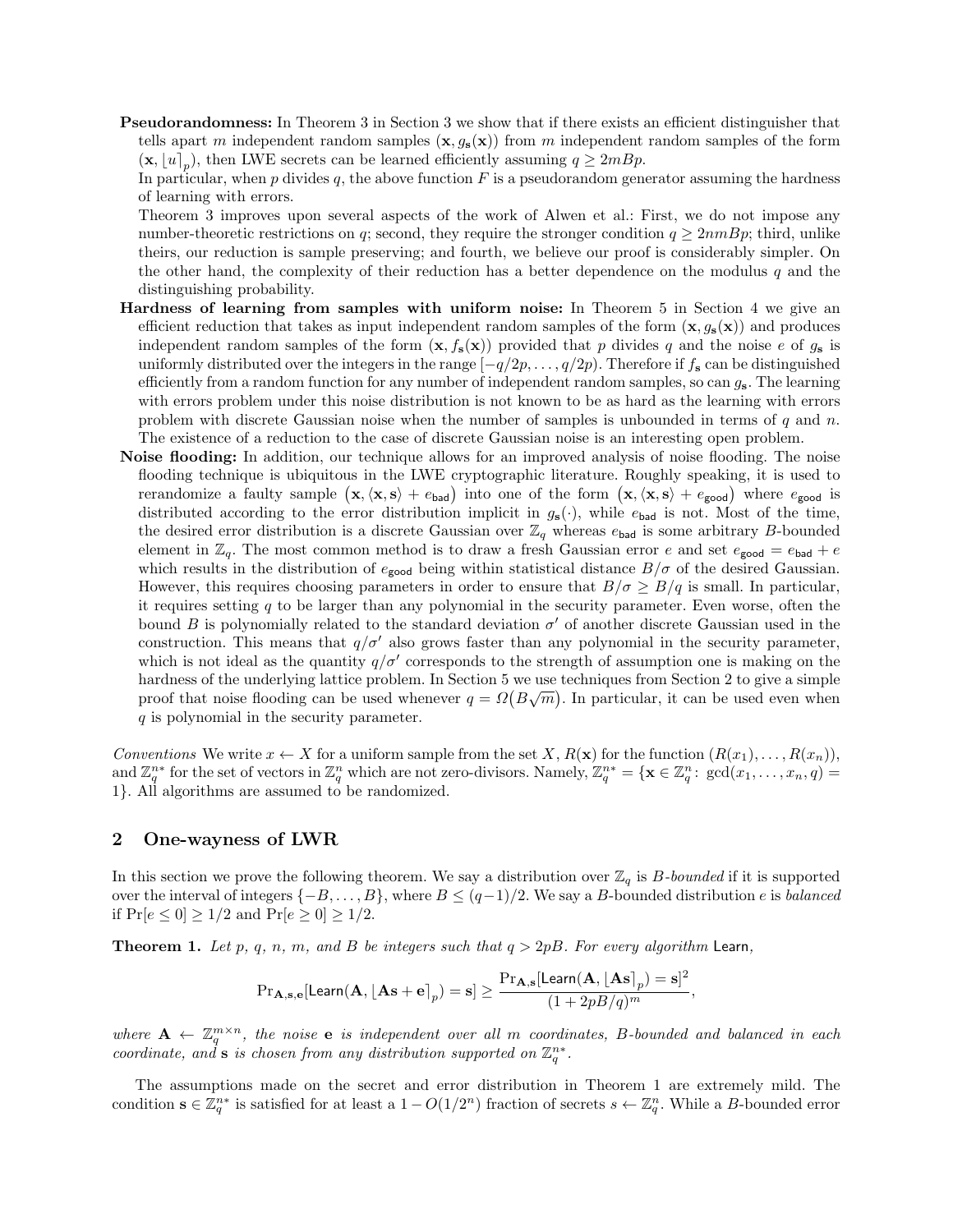distribution may not be balanced, it can always be converted to a  $2B$ -bounded and balanced error distribution by a suitable constant shift. The discrete Gaussian distribution of standard deviation  $\sigma$  is  $e^{-\Omega(t^2)}$ -statistically close to being  $t\sigma$ -bounded and balanced for every  $t \geq 1$ .

Theorem 2 in Section 2.2 concerns the ring variants of the LWR and LWE problems and will be proved in an analogous manner.

We now outline the proof of Theorem 1. Let  $X_s$  denote the distribution of a single LWR sample  $a, [\langle a, s \rangle]_p$ where  $\mathbf{a} \leftarrow \mathbb{Z}_q^n$  and  $\mathsf{Y}_s$  denote the distribution of a single rounded LWE sample  $\mathbf{a}, \lfloor \langle \mathbf{a}, \mathbf{s} \rangle + e \rfloor_p$ . To prove Theorem 1 we will fix s and look at the ratio of probabilities of any possible instance under the product distributions  $X^m_s$  and  $Y^m_s$ , respectively. If this ratio was always bounded by a sufficiently small quantity  $K$ <sup>5</sup>, then it would follow that the success probability of any search algorithm for LWR does not deteriorate by more than a factor of  $1/K$  when it is run on rounded LWE instances instead.

While it happens that there are exceptional instances for which the ratio of probabilities under  $\mathsf{X}_{s}^{m}$  and  $Y_{s}^{m}$  can be large, our proof of Theorem 1 will show that such instances cannot occur too often under the rounded LWE distribution and therefore does not significantly affect the success probability of the inversion algorithm. This can be showed by a standard probabilistic analysis, but we opt instead to work with a measure of distributions that is particularly well suited for bounding ratios of probabilities: the R´enyi divergence.

The role of Rényi divergence in our analysis accounts for our quantitative improvement over the result of Banerjee, Peikert, and Rosen, who used the measure of statistical distance in its place. R´enyi divergence has been used in a related context: Bai, Langlois, Lepoint, Stehlé and Steinfeld [BLL+15] use it to obtain tighter bounds for several lattice-based primitives.

### 2.1 Proof of Theorem 1

Given two distributions X and Y over  $\Omega$ , the power of their Rényi divergence<sup>6</sup> is  $RD_2(X||Y) = E_{a\leftarrow X}[Pr[X =$  $a]/\Pr[Y = a]$ .

**Lemma 1.** Let  $X_s$  be the distribution of a single LWR sample and let  $Y_s$  be that of a single rounded LWE sample. Assume  $B < q/2p$ . For every  $s \in \mathbb{Z}_q^{n*}$  and every noise distribution that is B-bounded and balanced,  $RD_2(X_s||Y_s) \leq 1 + 2Bp/q.$ 

Proof. By the definition of Rényi divergence,

$$
\textmd{RD}_2\big({\sf X}_{\bf s}\big\|{\sf Y}_{\bf s}\big)=\textmd{E}_{{\bf a}\leftarrow\mathbb{Z}_q^n}\frac{\Pr\big[{\sf X}_{\bf s}=\left({\bf a},\left\lfloor\langle{\bf a},{\bf s}\rangle\right\rceil_p\right)\big]}{\Pr\big[{\sf Y}_{\bf s}=\left({\bf a},\left\lfloor\langle{\bf a},{\bf s}\rangle\right\rceil_p\right)\big] }=\textmd{E}_{{\bf a}\leftarrow\mathbb{Z}_q^n}\,\frac{1}{\Pr_e\big[\big[\langle{\bf a},{\bf s}\rangle+e\big]_p=\big[\langle{\bf a},{\bf s}\rangle\big]_p\big]}.
$$

Let  $\textsf{BAD}_s$  be the set  $\left\{ \mathbf{a}\in\mathbb{Z}_q^n: \left|\langle\mathbf{a},\mathbf{s}\rangle-\frac{q}{p}\left\lfloor \langle\mathbf{a},\mathbf{s}\rangle\right\rceil_p\right|\leq B\right\}$ . These are the **a** for which  $\langle\mathbf{a},\mathbf{s}\rangle$  is dangerously close to the rounding boundary. When  $\mathbf{a} \notin \textsf{BAD}_{\mathbf{s}}, \Pr_e\big[\big[\langle \mathbf{a}, \mathbf{s} \rangle + e\big]_p = \big[\langle \mathbf{a}, \mathbf{s} \rangle\big]_p\big] = 1$ . Since  $\gcd(s_1, \ldots, s_n, q) = 1$ , the inner product  $\langle \mathbf{a}, \mathbf{s} \rangle$  is uniformly distributed over  $\mathbb{Z}_q$ , so  $\Pr[\mathbf{a} \in \text{BAD}_\mathbf{s}] \leq (2B-1)p/q$ . When  $\mathbf{a} \in \text{BAD}_\mathbf{s}$ , the event  $\lfloor \langle \mathbf{a}, \mathbf{s} \rangle + e \rfloor_p = \lfloor \langle \mathbf{a}, \mathbf{s} \rangle \rfloor_p$  still holds at least in one of the two cases  $e \leq$  or  $e \geq 0$ . By our assumptions on the noise distribution,  $Pr_e [ [\langle a, s \rangle + e]_p = [\langle a, s \rangle]_p ] \ge 1/2$ . Conditioning over the event  $a \in BAD_s$ , we conclude that

$$
RD_2(\mathsf{X}_s||\mathsf{Y}_s) \le 1 \cdot Pr[\mathbf{a} \notin BAD_s] + 2 \cdot Pr[\mathbf{a} \in BAD_s] \le 1 + \frac{2Bp}{q}.
$$

 $\Box$ 

To complete the proof of Theorem 1 we need two elementary properties of Rényi divergence.

*Claim.* For any two distributions X and Y, (1)  $RD_2(X^m||Y^m) = RD_2(X||Y)^m$  and (2) for any event E,  $Pr[Y \in E] \ge Pr[X \in E]^2 / RD_2(X || Y).$ 

 $5$  Levin [Lev86] calls this condition K-domination.

<sup>&</sup>lt;sup>6</sup> Rényi divergences [vEH14] are a class of measures parametrized by a real number  $\alpha > 1$ . The definition we give specializes  $\alpha$  to 2, which is sufficient for our analysis.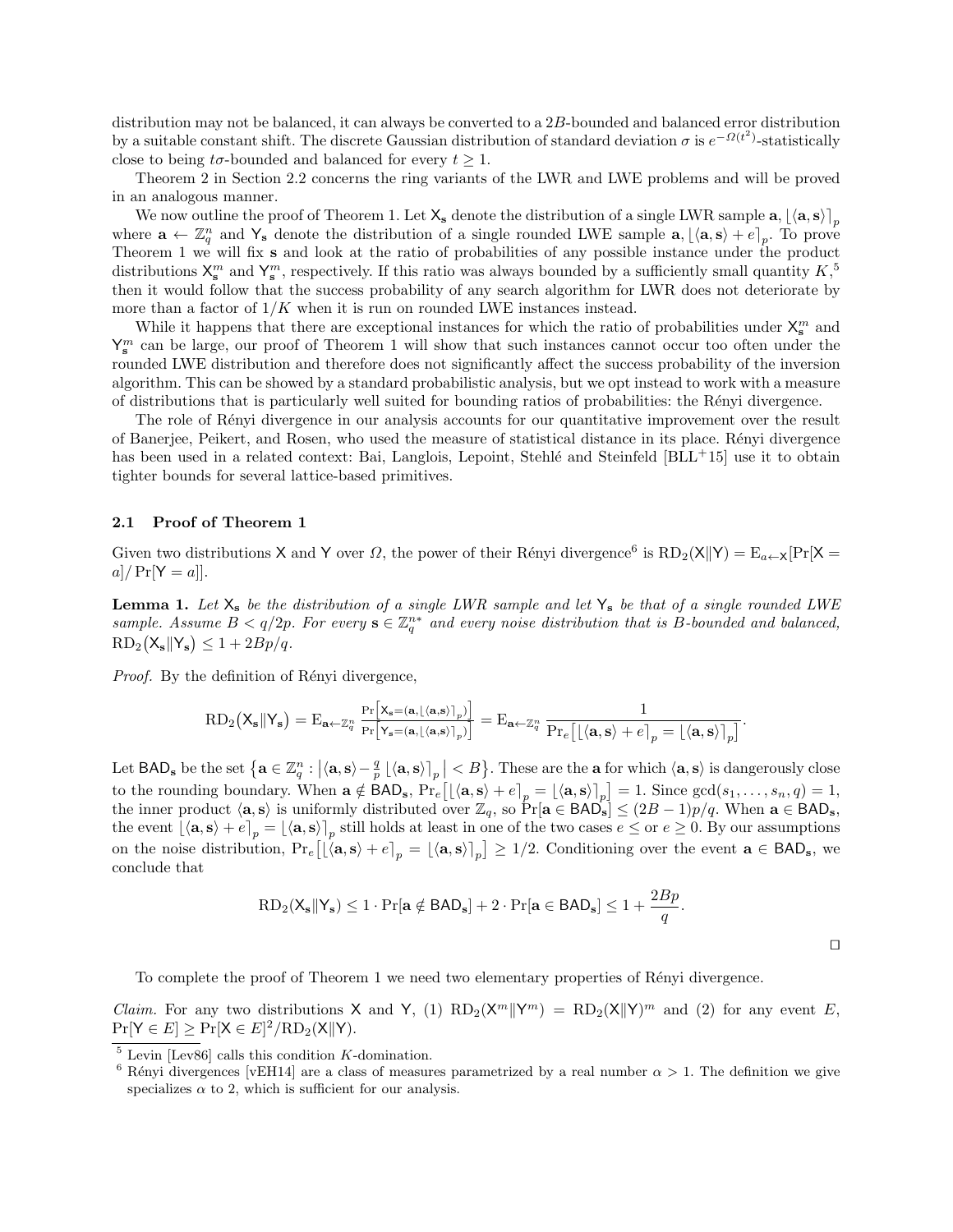*Proof.* Property (1) follows immediately from independence of the m samples. Property (2) is the Cauchy-Schwarz inequality applied to the functions

$$
f(a) = \frac{\Pr[X = a]}{\sqrt{\Pr[Y = a]}}; \text{ and } g(a) = \sqrt{\Pr[Y = a]}.
$$

*Proof (Proof of Theorem 1).* Fix s such that  $gcd(s, q) = 1$  and the randomness of Learn. By Lemma 1 and part (1) of Claim 2.1,  $RD_2(X_s^m||Y_s^m) \leq (1 + 2Bp/q)^m$ . Letting E be the event  $\{(\mathbf{A}, \mathbf{y}) : \mathsf{Learn}(\mathbf{A}, \mathbf{y}) = \mathbf{s}\}$ , by part (2) of Claim 2.1,

$$
\mathrm{Pr}_{\mathbf{A},\mathbf{e}}[\mathsf{Learn}(\mathbf{A},\lfloor\mathbf{A}\mathbf{s}+\mathbf{e}\rceil_p)=\mathbf{s}]\geq \frac{\mathrm{Pr}_{\mathbf{A}}[\mathsf{Learn}(\mathbf{A},\lfloor\mathbf{A}\mathbf{s}\rceil_p)=\mathbf{s}]^2}{(1+2pB/q)^m}.
$$

To obtain the theorem, we average over s and and the randomness of Learn and apply the Cauchy-Schwarz  $\Box$ 

#### 2.2 Hardness over Rings

For many applications it is more attractive to use a ring version of LWR (RLWR). Banerjee, Peikert, and Rosen [BPR12] introduced it together with LWR. It brings the advantage of reducing the entropy of A for same sized  $[As + e]_p$ . In the following theorem, we give a variant of Theorem 1 for the RLWR based on the hardness of ring LWE. This theorem is not needed for the remaining sections of the paper.

**Theorem 2.** Let  $p, q, n, k, B$  be integers such that  $q > 2pB$ . Let  $R_q$  be the ring  $\mathbb{Z}_q[x]/g(x)$  where g is a polynomial of degree n over  $\mathbb{Z}_q$  and f be an arbitrary function over  $R_q$ . For every algorithm Learn,

$$
{\Pr}_{\mathbf{a},s,\mathbf{e}}[\mathsf{Learn}(\mathbf{a},\lfloor \mathbf{a} s+\mathbf{e} \rceil_p)=f(s)] \geq \frac{{\Pr}_{\mathbf{a},s}[\mathsf{Learn}(\mathbf{a},\lfloor \mathbf{a} s \rceil_p)=f(s)]^2}{(1+2pB/q)^{nk}},
$$

where  $\mathbf{a} \leftarrow R_q^k$ , the noise  $\mathbf{e}$  is independent over all k coordinates, B-bounded and balanced in each coordinate, and s is chosen from any distribution supported on the set of all units in  $R_q$ .

An element in  $R_q = \mathbb{Z}_q[x]/g(x)$  can be represented as a polynomial (in x) of degree less than n with coefficients in  $\mathbb{Z}_q$ . Here, for  $a \in R_q$ ,  $[a]_p$  is an element in  $\mathbb{Z}_p[x]/g(x)$  obtained by applying the function  $\lfloor \cdot \rceil_p$  to each of coefficient of a separately. A distribution over ring  $R_q$  is B-bounded and balanced if every coefficient is drawn independently from a B-bounded and balanced distribution over  $\mathbb{Z}_q$ .

The bound in Theorem 2 matches the bound in Theorem 1 since  $k$  can be chosen such that  $nk$  is on the order of m. Theorem 2 follows from Claim 2.1 and the following variant of Lemma 1.

**Lemma 2.** Assume  $B < q/2p$ . For every unit  $s \in R_q$  and noise distribution  $\chi$  that is B-bounded and balanced over  $R_q$ ,  $RD_2(X_s||\overset{\leftrightarrow}{Y}_s) \leq (1+2p\overset{\leftrightarrow}{B}/q)^n$  where  $X_s$  is the random variable  $(a, [a \cdot s]_p)$  and  $Y_s$  is the random variable  $(a, [a \cdot s]_p + e)$  with  $a \leftarrow R_q$  and  $e \leftarrow \chi$ .

Since the proof is very similar to the proof of Lemma 1, we defer it to Appendix A.

# 3 Pseudorandomness of LWR

In this section we prove the following Theorem. We will implicitly assume that algorithms have access to the prime factorization of the modulus  $q$  throughout this section.

**Theorem 3.** For every  $\varepsilon > 0$ , n, m,  $q > 2pB$ , and algorithm Dist such that

$$
\left|\Pr_{\mathbf{A},\mathbf{s}}\left[\text{Dist}(\mathbf{A}, \left\lfloor \mathbf{A}\mathbf{s} \right\rfloor_p) = 1\right] - \Pr_{\mathbf{A},\mathbf{u}}\left[\text{Dist}(\mathbf{A}, \left\lfloor \mathbf{u} \right\rfloor_p) = 1\right]\right| \geq \varepsilon,\tag{1}
$$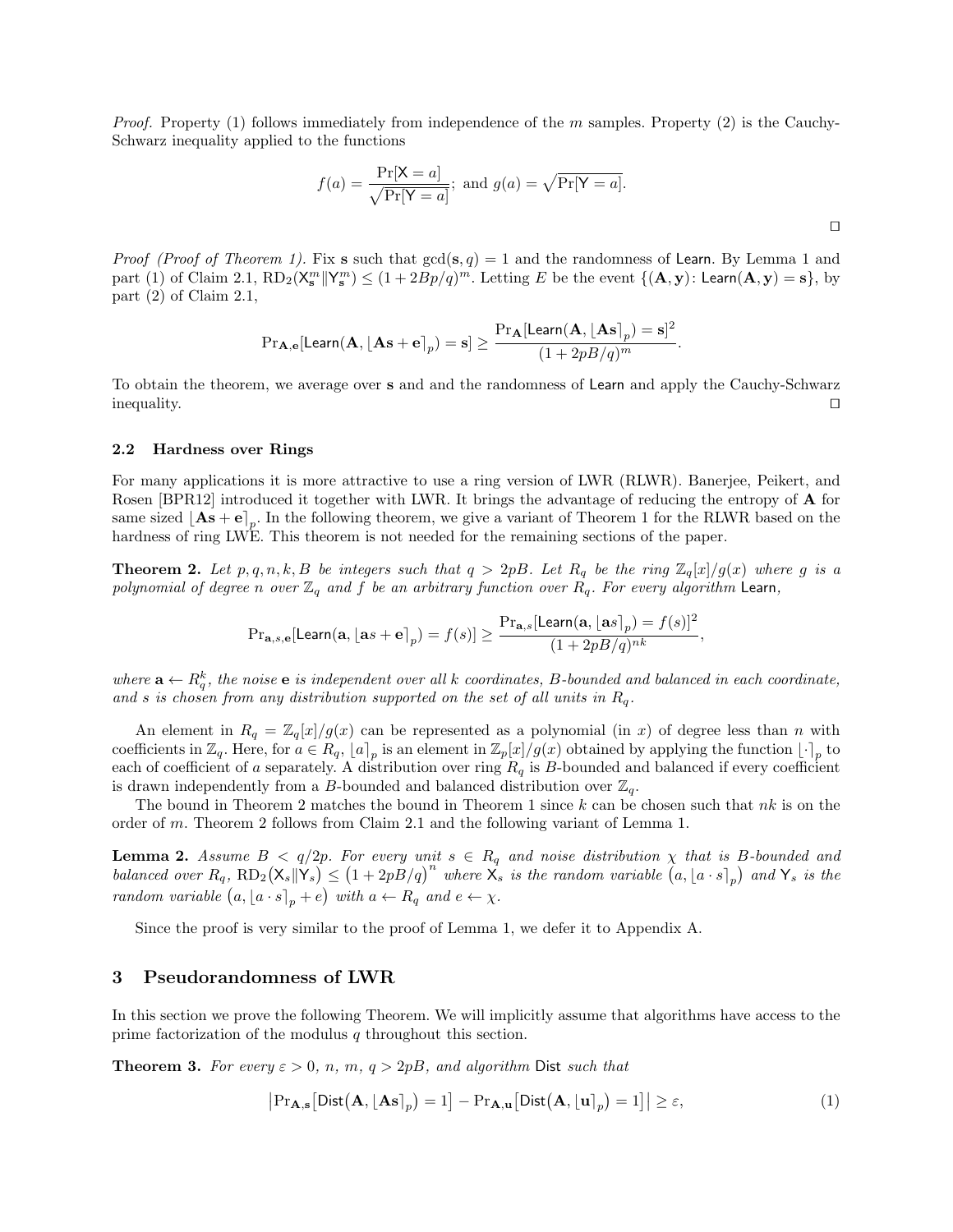where  $\mathbf{A} \leftarrow \mathbb{Z}_q^{m \times n}$ ,  $\mathbf{s} \leftarrow \{0,1\}^n$  and  $\mathbf{u} \leftarrow \mathbb{Z}_q^m$  there exists an algorithm Learn that runs in time polynomial in n, m, the number of divisors of q, and the running time of Dist such that

$$
\Pr_{\mathbf{A}, \mathbf{s}} \left[ \mathsf{Learn}(\mathbf{A}, \mathbf{A}\mathbf{s} + \mathbf{e}) = \mathbf{s} \right] \ge \left( \frac{\varepsilon}{4qm} - \frac{2^n}{p^m} \right)^2 \cdot \frac{1}{(1 + 2Bp/q)^m} \tag{2}
$$

for any noise distribution e that is B-bounded and balanced in each coordinate.

One unusual aspect of this theorem is that the secret is a uniformly distributed *binary* string in  $\mathbb{Z}_q^n$ . This assumption can be made essentially without loss of generality: Brakerski et al. [BLP+13] show that under discrete Gaussian noise, learning a binary secret in  $\{0,1\}^n$  from LWE samples is as hard as learning a secret uniformly sampled from  $\mathbb{Z}_q^{\Omega(n/\log q)}$ . The assumption (1) can also be stated with **s** sampled uniformly from  $\mathbb{Z}_q^n$ : In Section 3.4 we show that distinguishing LWR samples from random ones is no easier for uniformly distributed secrets than it is for any other distribution on secrets, including the uniform distribution over binary secrets. (When  $q$  is prime, the proof of Theorem 3 can be carried out for s uniformly distributed over  $\mathbb{Z}_q^n$  so these additional steps are not needed.)

To prove Theorem 3 we follow a sequence of standard steps originating from Yao [Yao82], Goldreich and Levin [GL89]: In Lemma 3 we convert the distinguisher Dist into a predictor that given a sequence of LWR samples and a label **a** guesses the inner product  $\langle \mathbf{a}, \mathbf{s} \rangle$  in  $\mathbb{Z}_q$  with significant advantage. In Lemma 4 we show how to use this predictor to efficiently learn the entries of the vector **s** modulo  $q'$  for some divisor  $q' > 1$ of q. If the entries of the secret s are bits, s is then fully recovered given LWR samples. By Theorem 1 the learner's advantage does not deteriorate significantly when the LWR samples are replaced by LWE samples.

Our proof resembles the work of Micciancio and Mol [MM11] who give, to the best of our knowledge, the only sample preserving search-to-decision reduction for LWE (including its variants). Unlike our theorem, theirs imposes certain number-theoretic restrictions on q. Also, while Micciancio and Mol work with a problem that is "dual" to LWE, we work directly with LWR samples.

#### 3.1 Predicting the Inner Product

**Lemma 3.** For all  $\varepsilon$  (possibly negative), n, m, q, every polynomial-time function R over  $\mathbb{Z}_q$ , and every algorithm Dist such that

$$
\mathrm{Pr}_{\mathbf{A},\mathbf{s}}\big[\mathsf{Dist}\big(\mathbf{A}, R(\mathbf{A}\mathbf{s})\big) = 1\big] - \mathrm{Pr}_{\mathbf{A},\mathbf{u}}\big[\mathsf{Dist}\big(\mathbf{A}, R(\mathbf{u})\big) = 1\big] = \varepsilon,
$$

there exists an algorithm Pred whose running time is polynomial in its input size and the running time of Dist such that

$$
\mathrm{Pr}_{\mathbf{A},\mathbf{s},\mathbf{a}}\big[\mathsf{Pred}\big(\mathbf{A},R(\mathbf{A}\mathbf{s}),\mathbf{a}\big) = \langle \mathbf{a},\mathbf{s} \rangle\big] = \frac{1}{q} + \frac{\varepsilon}{mq}.
$$

where the probabilities are taken over  $\mathbf{A} \leftarrow \mathbb{Z}_q^{m \times n}$ ,  $\mathbf{u} \leftarrow \mathbb{Z}_q^m$ , the random coins of the algorithms, and secret s sampled from an arbitrary distribution.

Here,  $R(\mathbf{y})$  is the vector obtained by applying R to every coordinate of the vector y.

*Proof.* Consider the following algorithm Pred. On input  $(\mathbf{A}, \mathbf{b}) = ((\mathbf{a}_1, b_1), \dots, (\mathbf{a}_m, b_m))$   $(\mathbf{a}_j \in \mathbb{Z}_q^n, b_j \in \mathbb{Z}_q)$ and  $\mathbf{a} \in \mathbb{Z}_q^n$ :

- 1. Sample a random index  $i \leftarrow \{1, \ldots, m\}$  and a random  $c \leftarrow \mathbb{Z}_q$ .
- 2. Obtain  $\mathbf{A}'$ ,  $\mathbf{b}'$  from  $\mathbf{A}$ ,  $\mathbf{b}$  by replacing  $\mathbf{a}_i$  with  $\mathbf{a}, b_i$  with  $R(c)$ , and every  $b_j$  for  $j > i$  with an independent element of the form  $R(u_i)$ ,  $u_i \leftarrow \mathbb{Z}_q$ .
- 3. If  $Dist(A', b') = 1$ , output c. Otherwise, output a uniformly random element in  $\mathbb{Z}_q$ .

Let  $\mathbf{h}_i = (R(\langle \mathbf{a}_1, \mathbf{s} \rangle), \ldots, R(\langle \mathbf{a}_i, \mathbf{s} \rangle), R(u_{i+1}), \ldots, R(u_m)) \in \mathbb{Z}_p^m$ , for i ranging from 0 to m. Then  $\mathbf{h}_m =$  $R(\text{As})$  and  $\textbf{h}_0 = R(\textbf{u})$  so by the assumption on Dist it follows that

$$
E_i\Big[Pr_{\mathbf{A},\mathbf{s},\mathbf{u}}\big[\mathsf{Dist}\big(\mathbf{A},\mathbf{h}_i\big)=1\big]-Pr_{\mathbf{A},\mathbf{s},\mathbf{u}}\big[\mathsf{Dist}\big(\mathbf{A},\mathbf{h}_{i-1}\big)=1\big]\Big]=\frac{\varepsilon}{m}
$$

.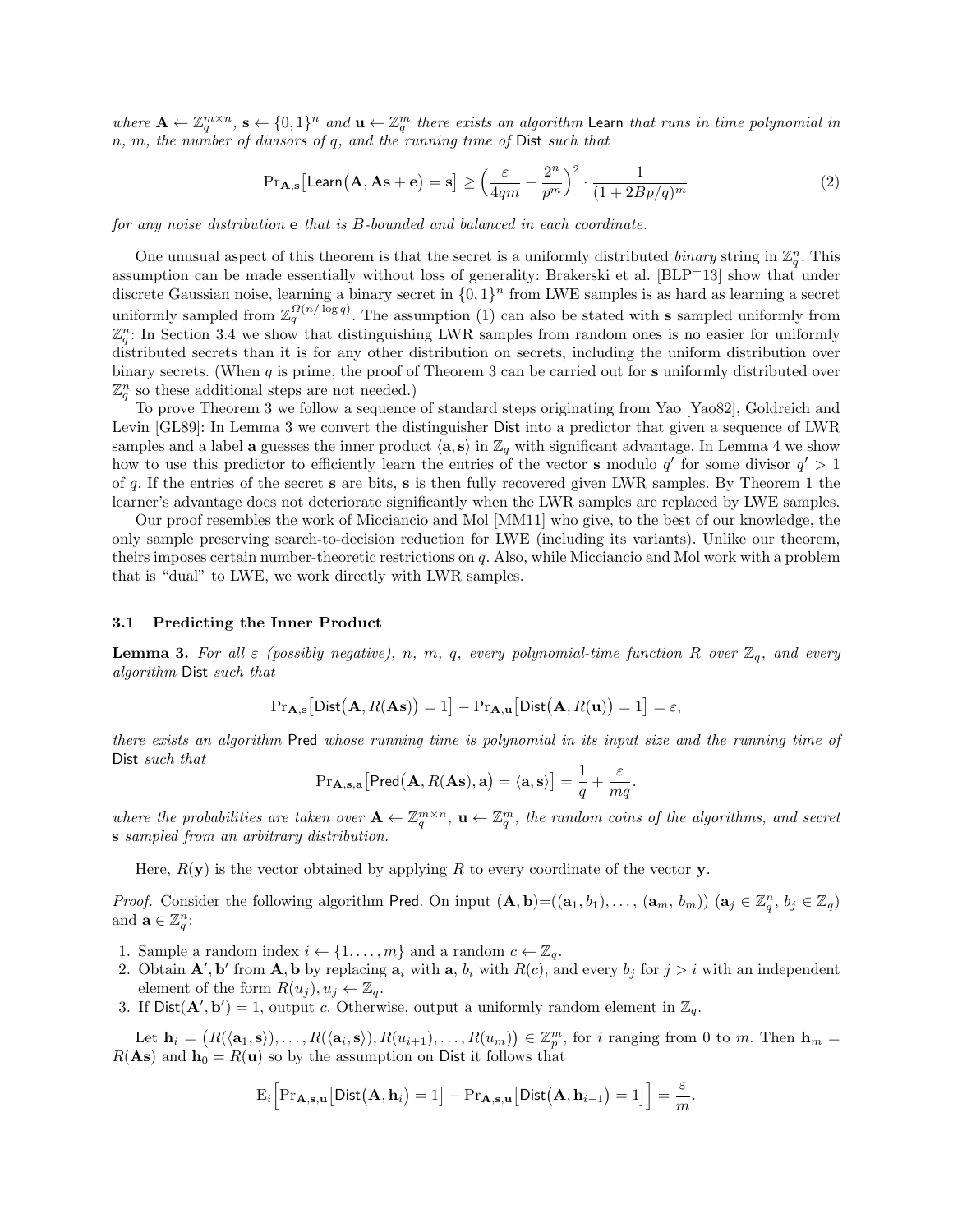Conditioned on the choice of i,

$$
\Pr[\text{Pred}(\mathbf{A}, \mathbf{b}, \mathbf{a}) = \langle \mathbf{a}, \mathbf{s} \rangle]
$$
\n
$$
= \Pr[\text{Dist}(\mathbf{A}', \mathbf{b}') = 1 \text{ and } c = \langle \mathbf{a}, \mathbf{s} \rangle] + \frac{1}{q} \cdot \Pr[\text{Dist}(\mathbf{A}', \mathbf{b}') \neq 1]
$$
\n
$$
= \frac{1}{q} \cdot \Pr[\text{Dist}(\mathbf{A}', \mathbf{b}') = 1 \mid c = \langle \mathbf{a}, \mathbf{s} \rangle] + \frac{1}{q} \cdot \Pr[\text{Dist}(\mathbf{A}', \mathbf{b}') \neq 1]
$$
\n
$$
= \frac{1}{q} + \frac{1}{q} \cdot (\Pr[\text{Dist}(\mathbf{A}', \mathbf{b}') = 1 | c = \langle \mathbf{a}, \mathbf{s} \rangle] - \Pr[\text{Dist}(\mathbf{A}', \mathbf{b}') = 1])
$$

when  $\mathbf{b} = R(\mathbf{As})$ , the distribution  $(\mathbf{A}', \mathbf{b}')$  is the same as  $(\mathbf{A}, \mathbf{h}_{i-1})$  while  $(\mathbf{A}', \mathbf{b}')$  conditioned on  $c = \langle \mathbf{a}, \mathbf{s} \rangle$ is the same as  $(A, h_i)$ . Averaging over i yields the desired advantage of Pred.  $\Box$ 

#### 3.2 Learning the Secret

Lemma 4. There exists an oracle algorithm List such that for every algorithm Pred satisfying  $|Pr[Pred(a) =$  $\langle \mathbf{a}, \mathbf{s} \rangle$ |-1/q|  $\geq \varepsilon$ , List<sup>Pred</sup>( $\varepsilon$ ) *outputs a list of entries*  $(q', s')$  *containing at least one such that*  $q' > 1$ , q' divides q, and  $\mathbf{s}' = \mathbf{s} \mod q'$  in time polynomial in n,  $1/\varepsilon$ , and the number of divisors of q with probability at least  $\varepsilon/4$ . The probabilities are taken over  $\mathbf{a} \leftarrow \mathbb{Z}_q^n$ , any distribution on s, and the randomness of the algorithms.

When  $q$  is a prime number, the conclusion of the theorem implies that the list must contain the secret s. When  $q$  is a composite, the assumption does not in general guarantee full recovery of s. For example, the predictor Pred(a) =  $\langle \mathbf{a}, \mathbf{s} \rangle$  mod q' has advantage  $\varepsilon = (q' - 1)/q$  but does not distinguish between pairs of secrets that are congruent modulo  $q'$ . In this case List cannot hope to learn any information on s beyond the value s modulo  $q'$ .

The proof of Lemma 4 makes use of the following result of Akavia, Goldwasser, and Safra [AGS03] on learning heavy Fourier coefficients, extending work of Kushilevitz, Mansour, and others. Recall that the Fourier coefficients of a function  $h: \mathbb{Z}_q^n \to \mathbb{C}$  are the complex numbers  $\hat{h}(\mathbf{a}) = \mathrm{E}_{\mathbf{x} \leftarrow \mathbb{Z}_q^n} [h(\mathbf{x}) \omega^{-\langle \mathbf{a}, \mathbf{x} \rangle}],$  where  $\omega = e^{2\pi i/q}$  is a primitive q-th root of unity. Our functions of interest all map into the unit complex circle  $\mathbb{T} = \{c \in \mathbb{C} : |c| = 1\}$ , so we specialize the result to this setting.

Theorem 4 (Akavia et al. [AGS03]). There is an algorithm AGS that given query access to a function  $h\colon\mathbb{Z}_q^n\to\mathbb{T}$  outputs a list of size at most  $2/\varepsilon^2$  which contains all  $\mathbf{a}\in\mathbb{Z}_q^n$  such that  $|\hat{h}(\mathbf{a})|\geq\varepsilon$  in time polynomial in n,  $\log q$ , and  $1/\varepsilon$  with probability at least  $1/2$ .

We will also need the following property of the Fourier transform of random variables. For completeness the proof is given below.

*Claim.* For every random variable Z over  $\mathbb{Z}_q$  there exists a nonzero r in  $\mathbb{Z}_q$  such that  $|E[\omega^{rZ}]| \geq |Pr[Z =$  $[0] - 1/q$ .

Proof (Proof of Lemma 4). We first replace Pred by the following algorithm: Sample a uniformly random unit (invertible element) u from  $\mathbb{Z}_q^*$  and output  $u^{-1}Pred(u\mathbf{a})$ . This transformation does not affect the advantage of Pred but ensures that for fixed s and randomness of Pred, the value  $E_a[\omega^{r(Pred(a)-\langle a,s\rangle)}]$  is the same for all r with the same  $gcd(r, q)$ .

Algorithm List works as follows: For every divisor  $r < q$  of q run AGS with oracle access to the function  $h_r(\mathbf{a}) = \omega^{r\cdot \text{Pred}(\mathbf{a})}$  and output  $(q' = q/r, \mathbf{s}'/r \mod q')$  for every s' in the list produced by AGS.

We now assume Pred satisfies the assumption of the lemma and analyze List. By Claim 3.2 there exists a nonzero  $r \in \mathbb{Z}_q$  such that  $|E[\omega^{r(\text{Pred}(a)-\langle a,s\rangle)})] \geq \varepsilon$ . By Markov's inequality and the convexity of the absolute value, with probability at least  $\varepsilon/2$  over the choice of s and the randomness of Pred  $|E_{\bf a}[\omega^{r(Pred({\bf a})-\langle {\bf a},{\bf s}\rangle)}]|$  is at least  $\varepsilon/2$ . We fix s and the randomness of Pred and assume this is the case. By our discussion on Pred, the expectation of interest is the same for all r with the same  $gcd(r, q)$ , so we may and will assume without loss of generality that  $r$  is a divisor of  $q$ .

Since  $E_{a}[\omega^{r(Pred(a)-\langle a,s\rangle)}]=\hat{h}_{r}(rs)$ , by Theorem 4, the r-th run of AGS outputs rs with probability at least 1/2. Since  $(r\mathbf{s})/r \mod q' = \mathbf{s} \mod q'$  it follows that the entry  $(q', \mathbf{s} \mod q')$  must appear in the output of List with probability at least  $(1/2)(\epsilon/2) = \epsilon/4$ . Regarding time complexity, List makes a call to AGS for every divisor of q except q, so its running time is polynomial in n and the number of divisors of q.  $\Box$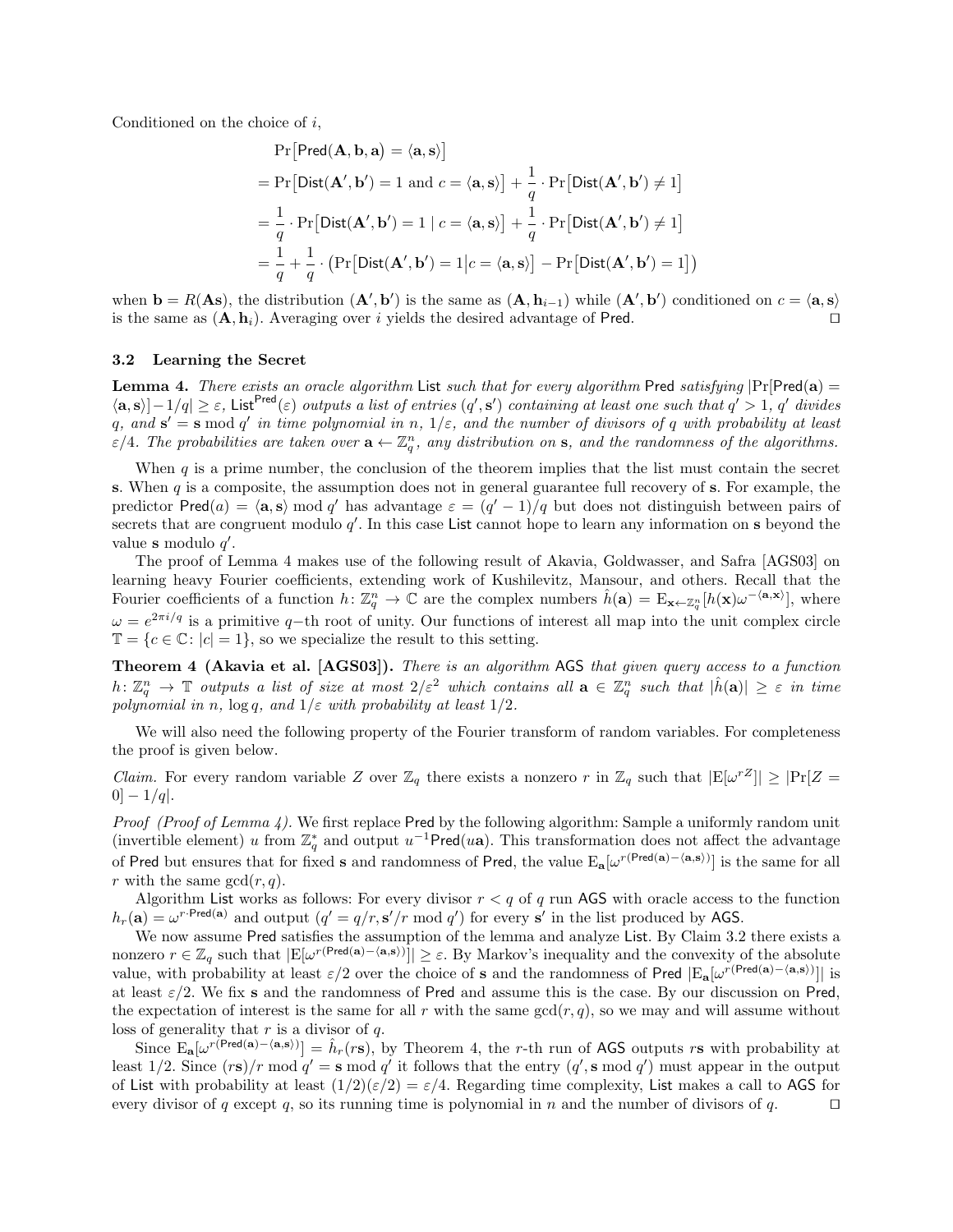*Proof (Proof of Claim 3.2).* Let  $\varepsilon = \Pr[Z = 0] - 1/q$  and  $h(a) = q(\Pr[Z = a] - \Pr[U = a])$ , where  $U \leftarrow \mathbb{Z}_q$ is a uniform random variable. By Parseval's identity from Fourier analysis,

$$
\sum_{r \in \mathbb{Z}_q} |\hat{h}(r)|^2 = \mathcal{E}_{a \leftarrow \mathbb{Z}_q} [h(a)^2] \ge \frac{1}{q} h(0)^2 = q \varepsilon^2.
$$

On the left hand side, after normalizing we obtain that  $\hat{h}(r) = \mathbb{E}[\omega^{-rZ}] - \mathbb{E}[\omega^{-rU}]$ . Therefore  $\hat{h}(0) = 0$ , so  $|\hat{h}(r)|^2 = |E[\omega^{-rZ}]|^2$  must be at least as large as  $q\varepsilon^2/(q-1)$  for at least one nonzero value of r, giving a slightly stronger conclusion than desired.

#### 3.3 Proof of Theorem 3

On input  $(\mathbf{A}, \mathbf{b})$ , algorithm Learn runs List<sup>Pred $(\mathbf{A}, \mathbf{b})_p$ , $\hat{\sigma}(z/2qm)$  and outputs any  $\mathbf{s} \in \{0,1\}^n$  appearing in the</sup> list such that  $\begin{bmatrix} \mathbf{As} \end{bmatrix}_p = \begin{bmatrix} \mathbf{b} \end{bmatrix}_p$  (or the message fail if no such s exists). By Theorem 1,

$$
\Pr[\mathsf{Learn}(\mathbf{A}, \lfloor \mathbf{As} + \mathbf{e} \rceil_p) = \mathbf{s}] \geq \frac{\Pr[\mathsf{Learn}(\mathbf{A}, \lfloor \mathbf{As} \rceil_p) = \mathbf{s}]^2}{(1 + 2Bp/q)^m}.
$$

For Learn $(A, [\textbf{As}]_p)$  to output s it is sufficient that s appears in the output of List $^{Pred(A, [\textbf{As}]_p, \cdot)}(\varepsilon/2qm)$  and that no other  $\mathbf{s}' \in \{0,1\}^n$  satisfies  $\lfloor \mathbf{As}' \rceil_p = \lfloor \mathbf{As} \rceil_p$ . By Lemmas 3 and 4, the list contains **s** mod q' for some q' with probability at least  $\varepsilon/4qm$ . Since s is binary, s mod  $q' = s$ . By a union bound, the probability that some  $\lfloor \mathbf{As'} \rceil_p = \lfloor \mathbf{As} \rceil_p$  for some  $\mathbf{s'} \neq \mathbf{s}$  is at most  $2^np^{-m}$  and so

$$
\Pr[\mathsf{Learn}(\mathbf{A}, \lfloor\mathbf{As}+\mathbf{e}\rceil_p)=\mathbf{s}]\geq \frac{(\varepsilon/4qm-2^np^{-m})^2}{(1+2Bp/q)^m}.
$$

#### 3.4 Rerandomizing the Secret

**Lemma 5.** Let S be any distribution supported on  $\mathbb{Z}_q^{n*}$ . For every function R on  $\mathbb{Z}_q$ , there is a polynomialtime transformation that (1) maps the distribution  $(A, R(As))_{A \leftarrow \mathbb{Z}_q^{m \times n}, s \leftarrow S}$  to  $(A, R(As))_{A \leftarrow \mathbb{Z}_q^{m \times n}, s \leftarrow \mathbb{Z}_q^{n *}}$  and (2) maps the distributon  $(\mathbf{A}, R(\mathbf{u}))_{\mathbf{A}\leftarrow \mathbb{Z}_q^{m \times n}, \mathbf{u}\leftarrow \mathbb{Z}_q^m}$  to itself.

In particular, it follows that the distinguishing advantage (1) can be preserved when the secret is chosen uniformly from  $\mathbb{Z}_q^{n*}$  instead of uniformly from  $\{0,1\}^n - \{0^n\}$ . The sets  $\mathbb{Z}_q^{n*}$  and  $\{0,1\}^n - \{0^n\}$  can be replaced by  $\mathbb{Z}_q^n$  and  $\{0,1\}^n$ , respectively, if we allow for failure with probability  $O(2^{-n})$ .

To prove Lemma 5 we need a basic fact from algebra. We omit the easy proof.

*Claim.* Multiplication by an  $n \times n$  invertible matrix over  $\mathbb{Z}_q$  is a transitive action on  $\mathbb{Z}_q^{n*}$ .

*Proof (Proof of Lemma 5)*. Choose a uniformly random invertible matrix  $P \in \mathbb{Z}_q^{n \times n}$  and apply the map  $f(\mathbf{a}, b) = (\mathbf{Pa}, b)$  to every row. Clearly this map satisfies the second condition. For the first condition, we write  $f(\mathbf{a}, R(\langle \mathbf{a}, \mathbf{s} \rangle)) = (\mathbf{Pa}, R(\langle \mathbf{a}, \mathbf{s} \rangle))$ , which is identically distributed as  $(\mathbf{a}, R(\langle \mathbf{a}, \mathbf{P}^{-t} \mathbf{s} \rangle))$ . By Claim 3.4, for every s in the support of S the orbit of  $\mathbf{P}^{-t}$ s is  $\mathbb{Z}_q^{n*}$ , so by symmetry  $\mathbf{P}^{-t}$ s is uniformly random in  $\mathbb{Z}_q^{n*}$ . Therefore the first condition also holds.  $\Box$ 

# 4 Reduction from LWE with Uniform Errors to LWR

When the number of LWR samples is not a priori bounded, we show that the pseudorandomness (resp. one-wayness) of LWR follows from the pseudorandomness (resp. one-wayness) of LWE with a uniform noise distribution over the range of integers  $\left[-\frac{q}{2p},\ldots,\frac{q}{2p}\right]$ . We use a rejection sampling based approach to reject LWE samples which are likely to be rounded to the wrong value in  $\mathbb{Z}_p$ . This comes at the cost of throwing away samples, and indeed the sample complexity of our reduction grows with q.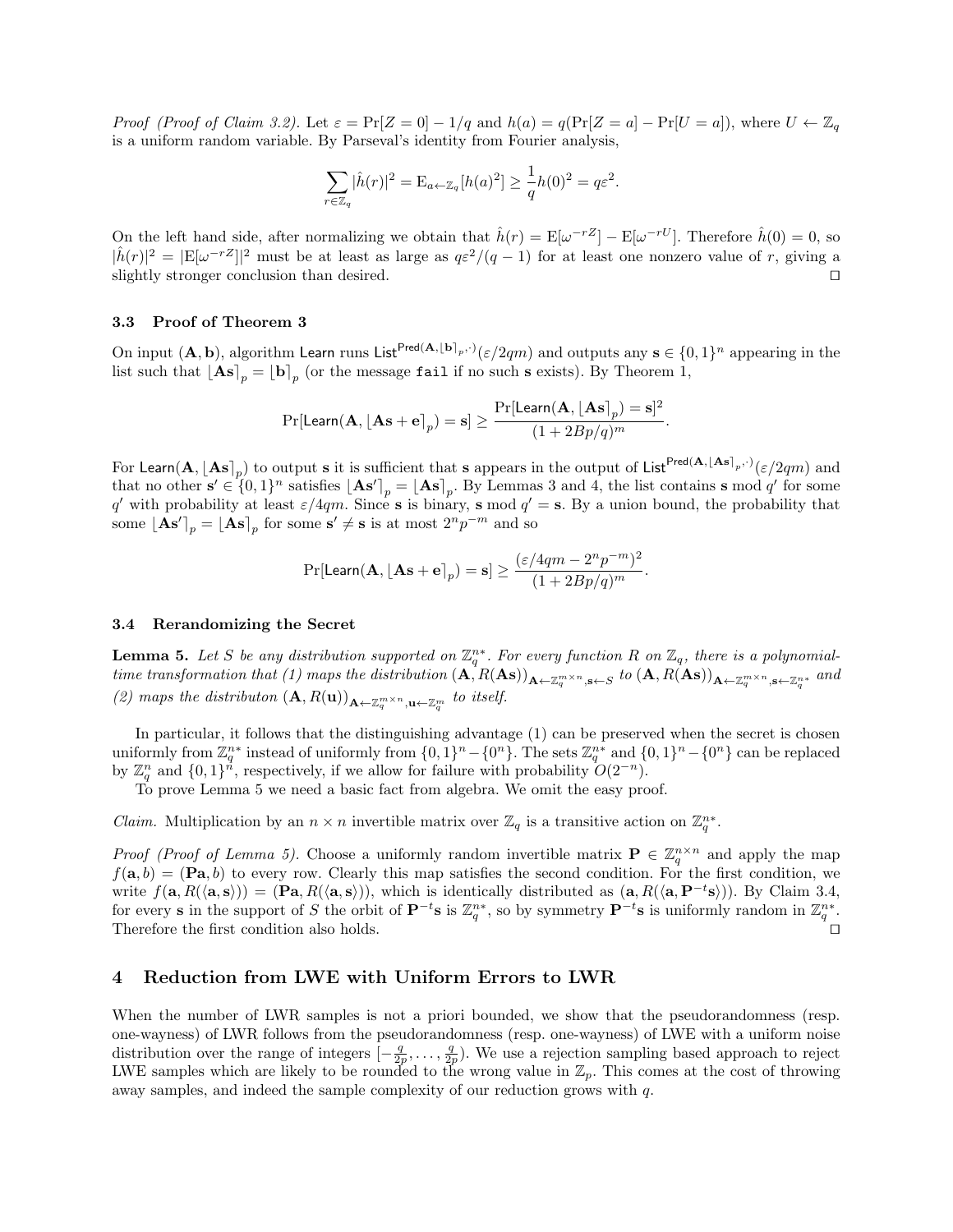**Theorem 5.** Let p and q be integers such that p divides q. Then there is a reduction R with query access to independent samples such that for every  $\mathbf{s} \in \mathbb{Z}_q^{n^*}$ .

- $-$  Given query access to samples  $(\mathbf{a}, \langle \mathbf{a}, \mathbf{s} \rangle + e)$ ,  $\mathbf{a} \leftarrow \mathbb{Z}_q^n, e \leftarrow [-\frac{q}{2p}, \ldots, \frac{q}{2p}) \subset \mathbb{Z}_q$ , R outputs samples from the distribution  $(\mathbf{a}, \lfloor \langle \mathbf{a}, \mathbf{s} \rangle \rfloor_p), \, \mathbf{a} \leftarrow \mathbb{Z}_q^n,$
- Given query access to uniform samples  $(a, u)$ ,  $a \leftarrow \mathbb{Z}_q^n, u \leftarrow \mathbb{Z}_q$ , R outputs a uniform sample  $(a, v)$ ,  $\mathbf{a} \leftarrow \mathbb{Z}_q^n, v \leftarrow \mathbb{Z}_p.$

In both cases, the expected running time and sample complexity of the reduction is  $O(q/p)$ .

*Proof.* We view the set  $(q/p)\mathbb{Z}_p$  as a subset of  $\mathbb{Z}_q$ . The reduction R queries its oracle until it obtains the first sample  $(\mathbf{a},b) \in \mathbb{Z}_q^n \times \mathbb{Z}_q$  such that b is in the set  $(q/p)\mathbb{Z}_p$  and outputs  $(\mathbf{a},(p/q)b) \in \mathbb{Z}_q^n \times \mathbb{Z}_p$ . In both cases of interest b is uniformly distributed in  $\mathbb{Z}_q$ , so the expected number of query calls until success is  $q/p$ .

When the queried samples are uniformly distributed in  $\mathbb{Z}_q^n \times \mathbb{Z}_q$ , the output is also uniformly distributed in  $\mathbb{Z}_q^n\times\mathbb{Z}_p$ . For queried samples of the form  $(\mathbf{a},\langle\mathbf{a},\mathbf{s}\rangle + e)$ , we calculate the probability mass function of the output distribution. For every possible output  $(a', b')$ , we have

Pr [R outputs (
$$
\mathbf{a}', b')
$$
] = Pr [ $\mathbf{a} = \mathbf{a}'$  and  $\langle \mathbf{a}, \mathbf{s} \rangle + e = b' | \langle \mathbf{a}, \mathbf{s} \rangle + e \in (q/p) \mathbb{Z}_p$ ]  
\n
$$
= Pr_{\mathbf{a}}[\mathbf{a} = \mathbf{a}'] \cdot \frac{Pr_e [\langle \mathbf{a}, \mathbf{s} \rangle + e = (q/p)b' | \mathbf{a} = \mathbf{a}']}{Pr_e [\langle \mathbf{a}, \mathbf{s} \rangle + e \in (q/p) \mathbb{Z}_p | \mathbf{a} = \mathbf{a}']}
$$
\n
$$
= q^{-n} \cdot \begin{cases} \frac{p/q}{p/q}, & \text{if } (q/p)b' - \langle \mathbf{a}', \mathbf{s} \rangle \in [-\frac{q}{2p}, \dots, \frac{q}{2p})\\ 0, & \text{otherwise.} \end{cases}
$$
\n
$$
= \begin{cases} q^{-n}, & \text{if } b' = \lfloor \langle \mathbf{a}', \mathbf{s} \rangle \rceil_p \\ 0, & \text{otherwise.} \end{cases}
$$

This is the probability mass function of the distribution  $(a, [\langle a, s \rangle]_p)$ , as desired.

# 5 Noise Flooding

In this section, let  $\chi_{\sigma}$  denote the discrete Gaussian distribution on  $\mathbb{Z}_q$  with standard deviation  $\sigma: \chi_{\sigma}(x)$  is proportional to  $\exp(-\pi(x/\sigma)^2)$ . Often in applications of LWE, one is given a sample  $(a, b)$  with  $b = \langle a, s \rangle + e$ for  $e \leftarrow \chi_{\sigma}$  and by performing various arithmetic operations obtains a new pair  $(\mathbf{a}', b')$  with  $b' = \langle \mathbf{a}', \mathbf{s}' \rangle + e'.$ Sometimes, the noise quantity e' obtained is not distributed according to a Gaussian, but is only subject to an overall bound on its absolute value. If the proof of security needs  $(\mathbf{a}', b')$  to be an LWE instance, then sometimes the "noise flooding" technique is used where a fresh Gaussian  $x \leftarrow \chi_{\sigma'}$  is drawn and b' is set to  $\langle \mathbf{a}', \mathbf{s}' \rangle + e' + x$ . As long as  $e' + \chi_{\sigma'} \approx_{\mathbf{s}} \chi_{\sigma'}$  the resulting  $(\mathbf{a}', b')$  is statistically close to a fresh LWE instance. This technique in some form or another appears in many places, for example [AIK11,GKPV10,DGK+10,OPW11]. Unfortunately,  $e' + \chi_{\sigma'} \approx_{\mathsf{s}} \chi_{\sigma'}$  requires q to be large and so the applications also carry this requirement. In this section we bound the continuous analogue of Rényi divergence between  $e' + \chi_{\sigma'}$  and  $\chi_{\sigma'}$  and show that the noise flooding technique can be used even when q is polynomial in the security parameter, as long as the number of samples is also bounded.

We remark that our main result in this section, Corollary 1, follows from general results in prior work which bound the Rényi divergence between Gaussians. For example, Lemma 4.2 of [LSS14] implies Corollary 1 below. However, we are unaware of a theorem in the literature with a simple statement which subsumes Corollary 1. We include a proof for completeness.

*Claim.* Let  $\Psi_{\alpha}$  be the continuous Gaussian on R with standard deviation  $\alpha$ :  $\Psi_{\alpha}(x) = \alpha^{-1}e^{-\pi(x/\alpha)^2}$ . Then for any  $\beta \in \mathbb{R}$ ,

$$
RD_2(\beta + \Psi_\alpha | \Psi_\alpha) = e^{2\pi (\beta/\alpha)^2}
$$

.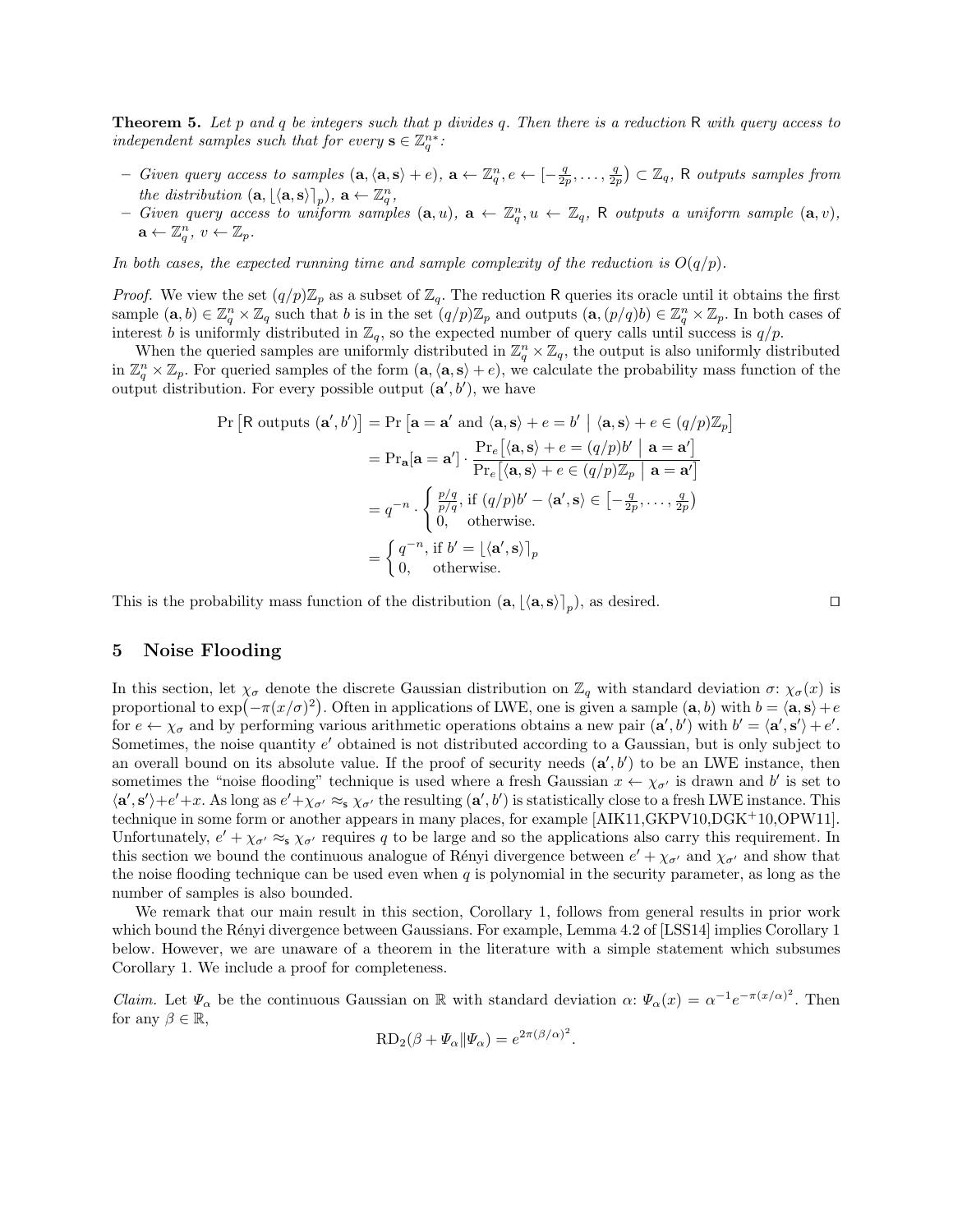Proof. We have

$$
RD_2(\beta + \Psi_\alpha || \Psi_\alpha) = \alpha^{-1} \int_{-\infty}^{\infty} e^{-\left(\pi/\alpha^2\right) \left[2(x-\beta)^2 - x^2\right]} dx
$$
  

$$
= \alpha^{-1} \cdot e^{2\pi \left(\beta/\alpha\right)^2} \int_{-\infty}^{\infty} e^{-\left(\pi/\alpha^2\right) \left[(x-2\beta)^2\right]} dx
$$
  

$$
= e^{2\pi \left(\beta/\alpha\right)^2}.
$$

We have used the substitution  $u = x - 2\beta$  and the identity  $\int_{\mathbb{R}} e^{-\pi c u^2} du = c^{-1/2}$  for all  $c > 0$ .

**Corollary 1.** Fix  $m, q, k \in \mathbb{Z}$ , a bound B, and a standard deviation  $\sigma$  such that  $B < \sigma < q$ . Moreover, let  $e \in \mathbb{Z}_q$  be such that  $|e| \leq B$ . If  $\sigma = \Omega(B\sqrt{m/\log k})$ , then

$$
RD_2((e + \chi_{\sigma})^m || \chi_{\sigma}^m) = poly(k)
$$

where  $X^m$  denotes m independent samples from X.

Proof. Rényi divergence cannot grow by applying a function to both distributions. Since the discrete Gaussians  $e + \chi_{\sigma}$  and  $\chi_{\sigma}$  are obtained from the continuous Gaussians  $\beta + \Psi_{\alpha}$  and  $\Psi_{\alpha}$  by scaling and rounding, where  $\beta = |e|/q$  and  $\alpha = \sigma/q$ , we see that

$$
RD_2(e + \chi_{\sigma} || \chi_{\sigma}) \leq RD_2(\beta + \Psi_{\alpha} || \Psi_{\alpha}) = \exp(2\pi (\beta/\alpha)^2) \leq \exp(2\pi (B/\sigma)^2).
$$

Therefore,  $RD_2((e + \chi_{\sigma})^m || \chi_{\sigma}^m) \leq \exp(2\pi m (B/\sigma)^2)$ , and the result follows.

Acknowledgement. We would like to thank Damien Stehle<sup>f</sup> for sharing an early version of  $|BLL+15|$  and useful suggestions, Daniele Micciancio Nick Genise for insightful comments and for pointing out a flaw in an earlier

# References

[AGS03] Adi Akavia, Shafi Goldwasser, and Shmuel Safra. Proving hard-core predicates using list decoding. In 44th Symposium on Foundations of Computer Science (FOCS 2003), 11-14 October 2003, Cambridge, MA, USA, Proceedings, pages 146–157. IEEE Computer Society, 2003.

version of the manuscript. We also thank the anonymous TCC 2016A reviewers for useful suggestions.

- [AIK11] Benny Applebaum, Yuval Ishai, and Eyal Kushilevitz. How to garble arithmetic circuits. In IEEE 52nd Annual Symposium on Foundations of Computer Science, FOCS 2011, Palm Springs, CA, USA, October 22-25, 2011, pages 120–129, 2011.
- [AKPW13] Joël Alwen, Stephan Krenn, Krzysztof Pietrzak, and Daniel Wichs. Learning with rounding, revisited - new reduction, properties and applications. In Ran Canetti and Juan A. Garay, editors, Advances in Cryptology - CRYPTO 2013 - 33rd Annual Cryptology Conference, Santa Barbara, CA, USA, August 18- 22, 2013. Proceedings, Part I, volume 8042 of Lecture Notes in Computer Science, pages 57–74. Springer, 2013.
- $[BLL+15]$  Shi Bai, Adeline Langlois, Tancrède Lepoint, Damien Stehlé, and Ron Steinfeld. Improved security proofs in lattice-based cryptography: using the rényi divergence rather than the statistical distance.  $IACR$ Cryptology ePrint Archive, 2015:483, 2015.
- [BLP<sup>+</sup>13] Zvika Brakerski, Adeline Langlois, Chris Peikert, Oded Regev, and Damien Stehlé. Classical hardness of learning with errors. In Dan Boneh, Tim Roughgarden, and Joan Feigenbaum, editors, STOC, pages 575–584. ACM, 2013.
- [BPR12] Abhishek Banerjee, Chris Peikert, and Alon Rosen. Pseudorandom functions and lattices. In David Pointcheval and Thomas Johansson, editors, Advances in Cryptology - EUROCRYPT 2012 - 31st Annual International Conference on the Theory and Applications of Cryptographic Techniques, Cambridge, UK, April 15-19, 2012. Proceedings, volume 7237 of Lecture Notes in Computer Science, pages 719–737. Springer, 2012.
- [DGK<sup>+</sup>10] Yevgeniy Dodis, Shafi Goldwasser, Yael Tauman Kalai, Chris Peikert, and Vinod Vaikuntanathan. Publickey encryption schemes with auxiliary inputs. In Theory of Cryptography, 7th Theory of Cryptography Conference, TCC 2010, Zurich, Switzerland, February 9-11, 2010. Proceedings, pages 361–381, 2010.